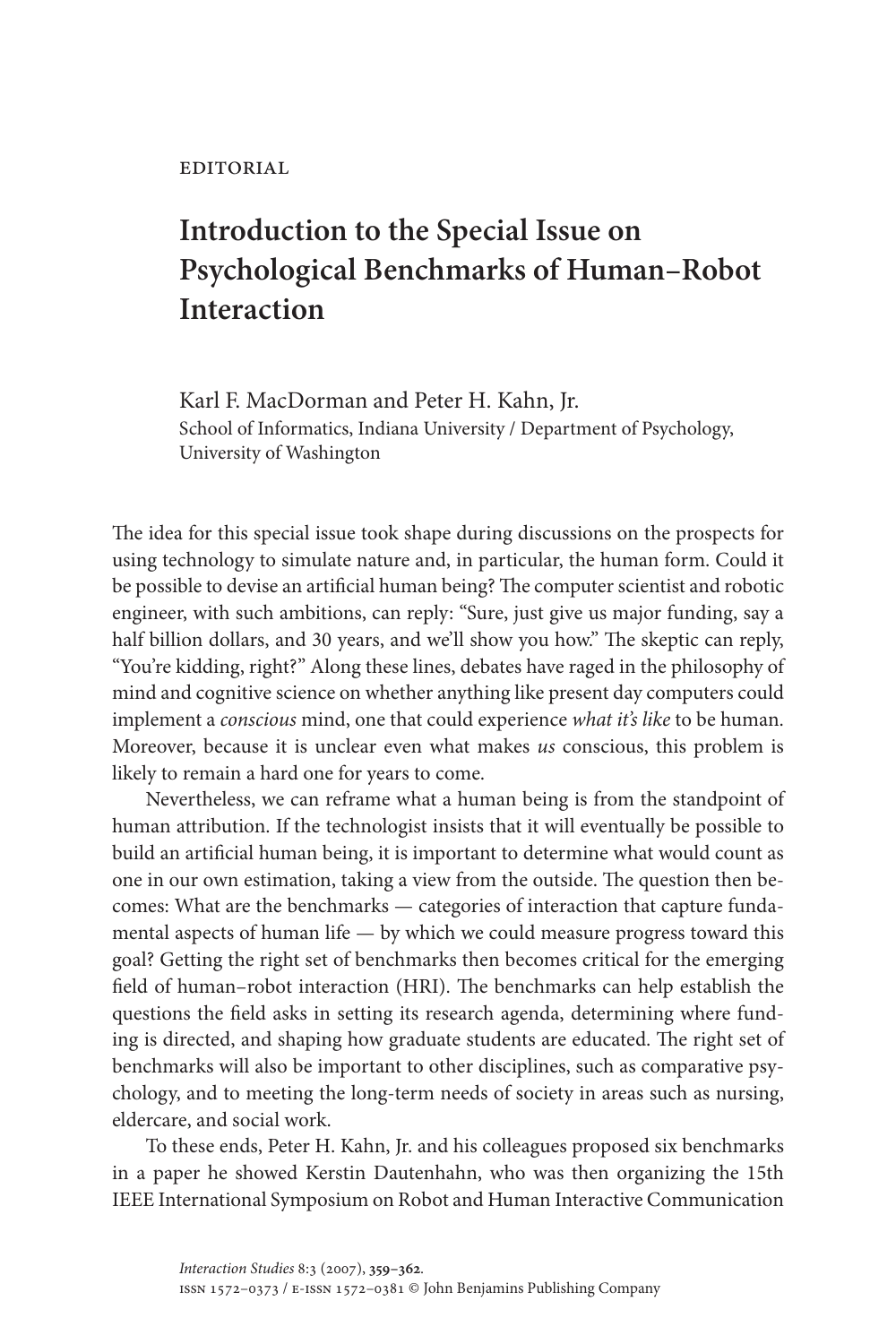(September 6 to September 8, 2006, University of Hertfordshire, Hatfield, United Kingdom). Dautenhahn suggested organizing special sessions at the symposium to explore this issue. A number of new benchmarks were proposed by participants who held sometimes divergent sets of assumptions. For example, drawing on work in phenomenology, Christopher H. Ramey proposed *conscience* as a benchmark for designing social robots. Michelle B. Cowley proposed *intent* as exhibited during strategic interactions as a benchmark. Karl F. MacDorman and Stephen J. Cowley proposed the ability to maintain *long-term relationships* as a benchmark for robot personhood. At the symposium these researchers not only proposed new benchmarks but also critiqued each other's.<sup>1</sup> That spirit continues in this special issue.

We begin with the updated proposal for nine psychological benchmarks by **Peter H. Kahn, Jr., Hiroshi Ishiguro, Batya Friedman, Takayuki Kanda, Nathan G. Freier, Rachel L. Severson, and Jessica Miller.** Their benchmarks comprise *autonomy, imitation, intrinsic moral value, moral accountability, privacy, reciprocity, conventionality, creativity,* and *authenticity of relation.* This paper has the qualities of a target article given that it has served as a point of reference for the articles that follow. Next **Justine Cassell and Andrea Tartaro** propose *intersubjectivity* as a benchmark for human–agent interaction: Do people respond to the agent, consciously and subconsciously, as if it were human, attributing similar intentions? Cassell and Tartaro take issue with the current emphasis on believability in HRI and, in some quarters, the emphasis on reproducing human physical appearance. What is more important to them is whether the microstructure of human responses to the agent match those directed toward other human beings. In this same vein, **Billy Lee** devises a set of nonverbal behavior codes for concrete, observable actions that occur between couples and between strangers. These codes provide act-specifications for a human–robot interaction benchmark for *intimacy*. Lee proposes that a tele-operated android designed with sensitivity to these codes might afford a feeling of presence lacking in telephone counseling, thus enhancing therapeutic outcomes.

**David Feil-Seifer, Kristine Skinner, and Maja J. Matarić** consider appropriate benchmarks for socially assistive robots working, for example, in education, rehabilitation, nursing, and care for the elderly. The 10 benchmarks they propose — *safety, scalability, autonomy, imitation, privacy, understanding of domain, social success,* and *impact on the user's care, life and caregivers* — are divided among the general areas of robot technology, social interaction, and social success. In addition to measuring a robot's psychological impact on individual users, they frame their benchmarks in terms of the achievement of the robot's intended task and how the robot influences the social dynamics of its user community. **Sylvain Cali-**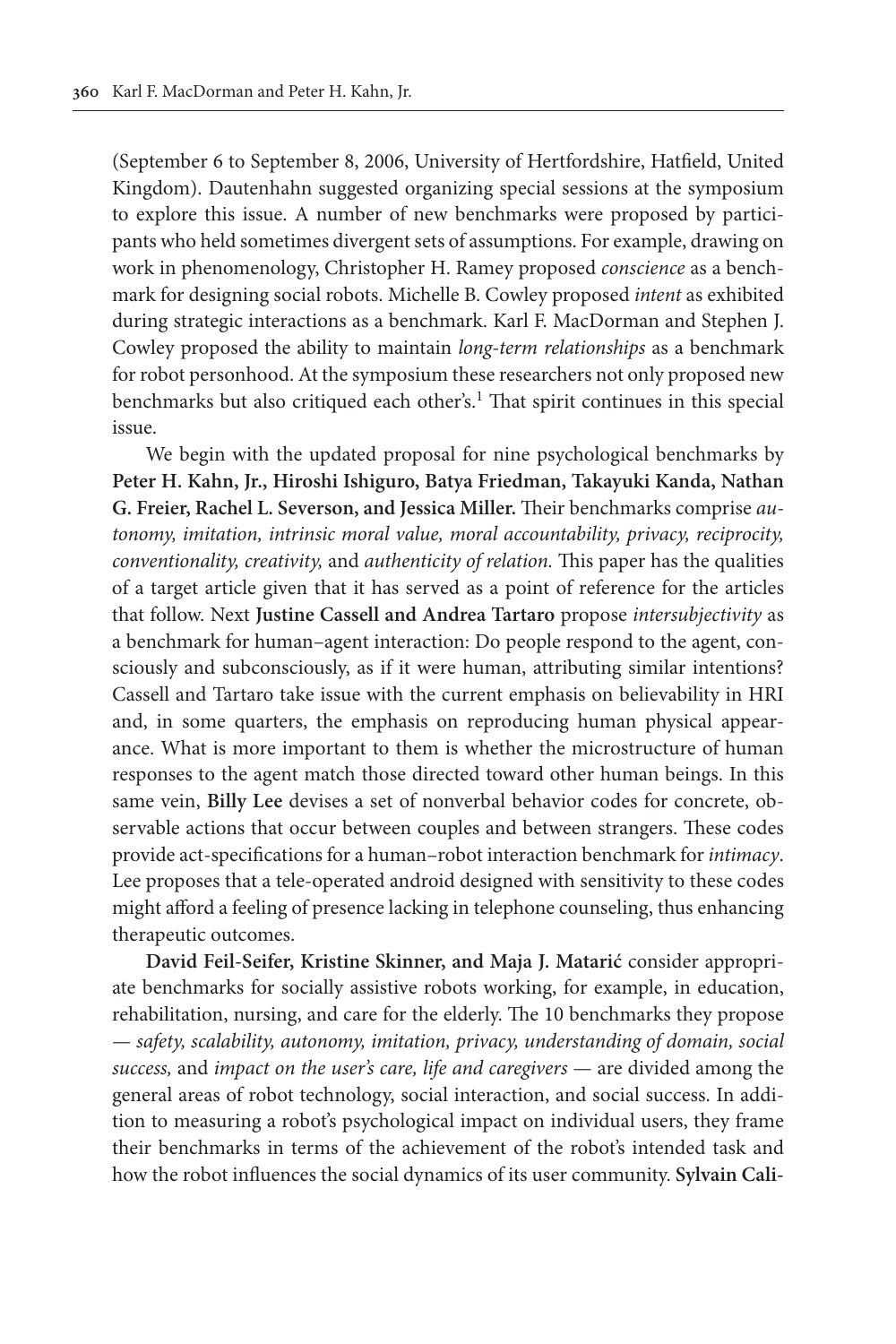**non and Aude G. Billard** propose benchmarks to improve methods of programming robots by teaching, including the relative importance of different *sensory modalities* and the usefulness of robot *skill rehearsal* in noticing the robot's current understanding of the task.

Our next two papers likewise examine the role of human mental models in collaborating with robots. **Debra Bernstein, Kevin Crowley, and Illah Nourbakhsh** propose *relationship potential* as an HRI benchmark: the potential for robot and human to develop a long-term collaboration. Drawing on a study of children's development of mental models when interacting with a robot rover, they point out that success largely hinges on people being able to develop accurate beliefs about how robots work. For many kinds of collaboration, it is counterproductive to obscure the robot's internal workings by prompting users to view the robot through a misleading human metaphor. Instead, the robot interface should clearly communicate its capabilities and limitations. In turn, **Victoria Groom and Clifford Nass** express skepticism about the prospect for building *robot teammates* in a controversial paper*.* They consider robots to lack two essential prerequisites for teamwork: a sense of self and humanlike mental models. Thus, they think it unlikely robots will be able to satisfy the benchmarks they propose for teammates. They propose guidelines for other organizational structures that could enable people to work alongside robots. Given that the field of human–robot interaction is quite new and current attempts at building human–robot teams have used robots that are at best semi-autonomous, we consider the "the jury to be still out" on the prospects of building robot teammates.

In our final paper, **Sherry Turkle** offers a critique of psychological benchmarks based on decades of ethnographic work in human–computer and human–robot interaction. Her studies reveal people's capacity *to nurture* their digital companions, to feel *love* and *trust* for them, and to believe they can feel these emotions in return. What psychological benchmarks have so far failed to measure, however, is the *authenticity of the relationship,* a quality that is being increasingly devalued. Turkle proposes a broader view of benchmarks that includes consideration of the *long-term impact* of sociable robots on the individual and on society and of how they are transforming our ideas about what it means to be a person.

We believe the papers of this special issue and last year's symposium will provide a sound basis for the future development of psychological benchmarks for human–robot interaction. These benchmarks will not only gauge and guide progress in robot design but will also deepen our understanding of the human condition.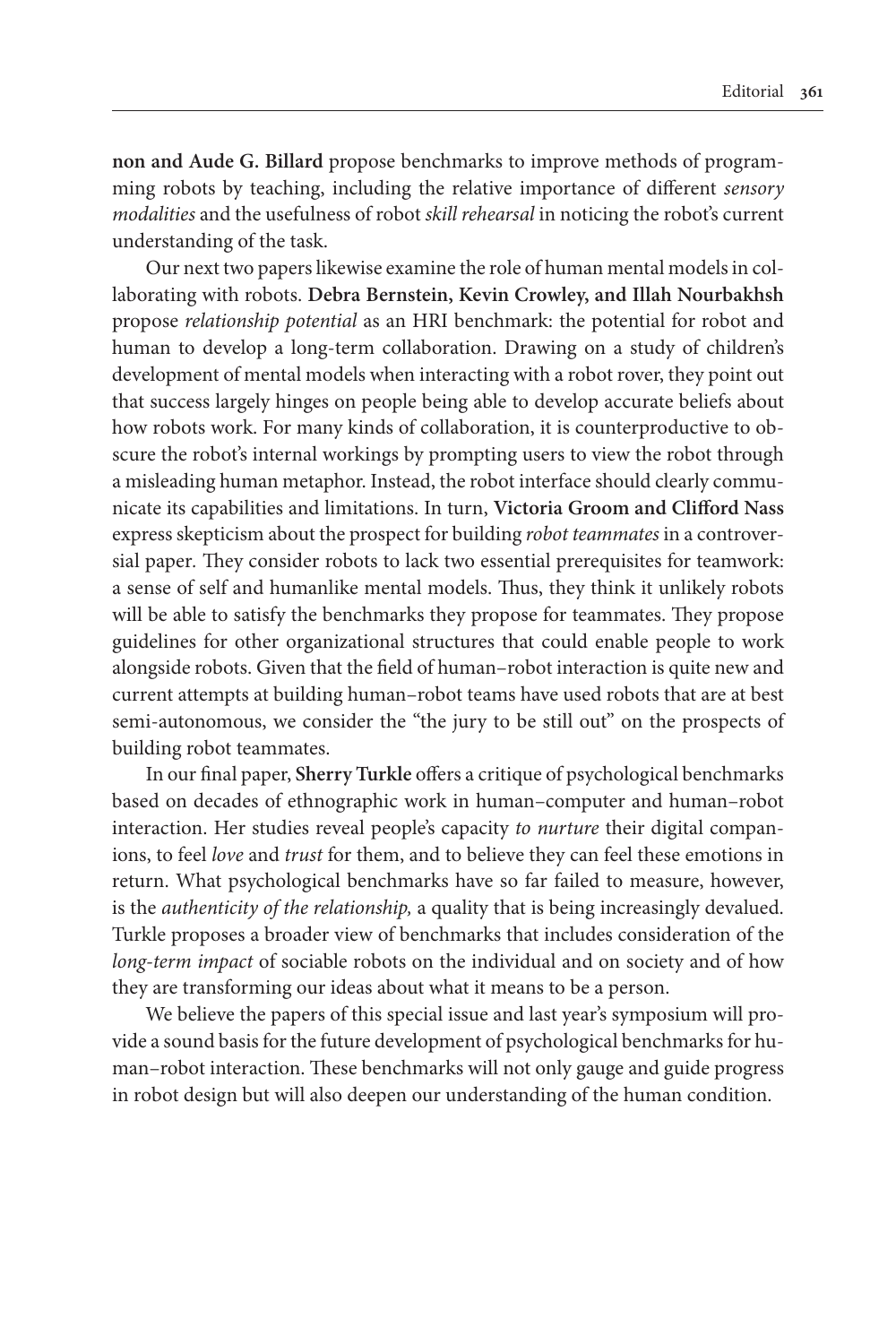## **Acknowledgments**

We would like to express appreciation to the editorial board of this special issue for their gracious assistance and insightful comments during the review process: Colin Allen, Nadia Bianchi-Berthouze, Stephen J. Cowley, Cory D. Kidd, Andrea Kleinsmith, Jessica Lindblom, Will Taggart, Andrea Lockerd Thomaz, and Tom Ziemke. In addition, we thank Mike Brady, Tamami Fukushi, Hanne De Jaegher, Takashi Minato, Christian J. Onof, John Paley, and Ayse Pinar Saygin for their detailed reviews of submissions. Thanks are also due to Jacob Faiola for assistance with copyediting. This special issue was partially supported by the National Science Foundation under Grant No. IIS-0325035. Any opinions, findings, conclusions, or recommendations expressed in this material are those of the authors and do not necesserily reflect the views of the National Science Foundation.

## **Note**

**.** Proceedings *The 15th International Symposium on Robot and Human Interactive Communication (RO-MAN 2006),* University of Hertfordshire, Hatfield, UK, 6–8 September 2006, IEEE Press, ISBN: 1–4244–0564–5